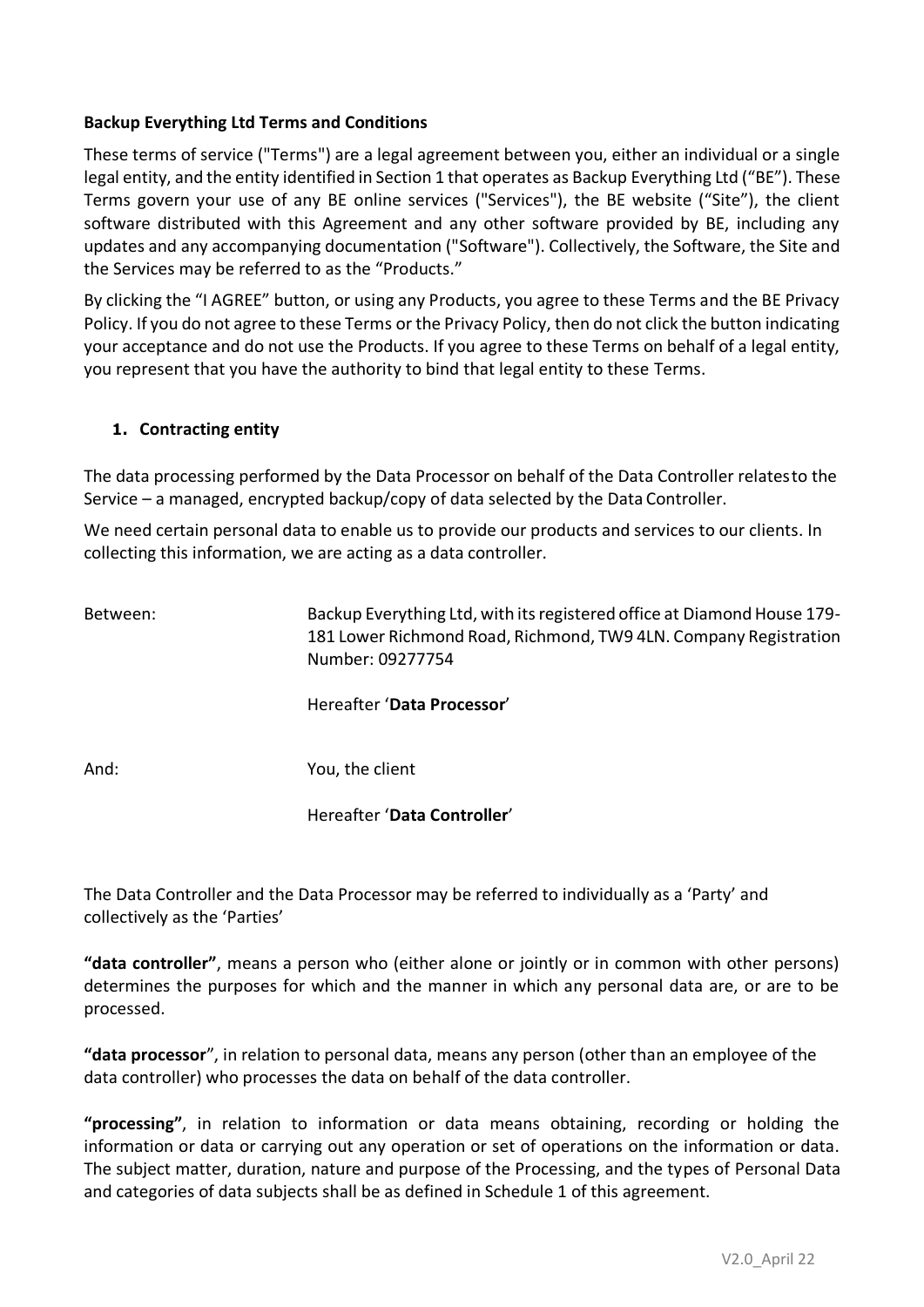### **Whereas:**

- A) The Data Controller wishes to subcontract certain Services, which imply the processing of personal data, to the Data Processor.
- B) The Parties seek to implement a data processing agreement that complies with the requirements of the current legal framework in relation to data processing and with the Regulation (EU) 2016/679 of the European Parliament and of the Council of 27 April on the protection of natural persons with regard to the processing of personal data and on the free movement of such data, and repealing Directive 95/46/EC (General Data Protection Regulation).

### **2. Accounts and fees**

- 2.1 You must register with BE to use the Services, and you agree to keep your registration information accurate, complete and up-to-date as long as you continue to use the Services.
- 2.2 If you sign-up for a Trial Account, you agree to pay the fixed subscription fees if you agree to continue with the service after the 30 days trial expires. The service is an automatic renewal unless cancellation has been received (please refer to point 13 Terms and Termination). Any accounts not changed to Live from Trial will auto-delete after 90 days.
- 2.3 If you exceed any quota allocated to your account, you agree that BE may restrict your ability to backup further data until you reduce your storage usage or agree to increase your account with a higher quota or no quota at all.
- 2.4 Partners understand that they have control over their own clients' quotas. If a client exceeds its quota limit the partner is responsible for increasing the client's quota. BE will monitor this and will contact the partner directly to inform them if an account is exceeding its quota.
- 2.5 If you use a credit card for payment, you authorize BE to automatically renew your subscription and charge the then-current renewal fees to the credit card associated with your account unless you notify BE 30 days before expiration of your current subscription that you do not want to renew.
- 2.6 Data must be stored for min 90 days, any data deleted from a Live account within 90 days will still be chargeable at the same buy price rate.
- 2.7 If paying by direct debit (most countries worldwide), payments will be taken around 5<sup>th</sup> monthly. To setup a DD the link is<https://pay.gocardless.com/AL0000ZVZJNYKR>
- 2.8 BE reserves the right to and may vary the quoted price of Services, by giving 30 Days notice to Customer to reflect any relevant fluctuation in foreign exchange currency rates which varies the cost price to BE by more than two percent (2%).
- 2.9 BE reserves the right to and may vary the quoted price of Services, by giving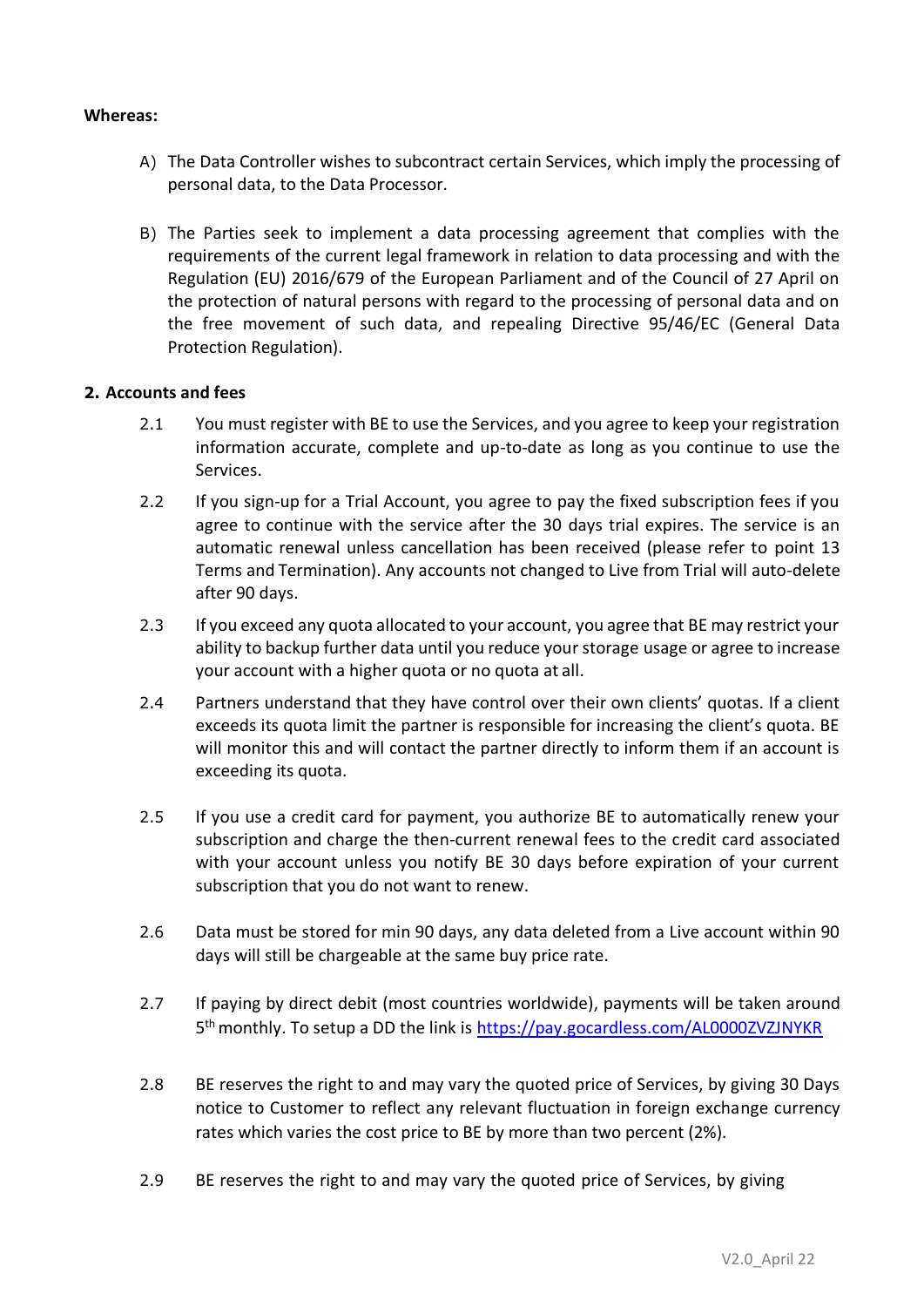30 Days notice to Customer to reflect any relevant supplier cost fluctuations which varies the cost price to BE by more than two percent (2%).

2.10 BE shall provide all such evidence as the Customer may reasonably request in order to verify increases in any of the costs described in Clause 2.8 and 2.9

# **3. Passwords, security & Use of Services**

- 3.1 You are responsible for keeping your passwords secure, and you agree not to disclose your passwords to any third party.
- 3.2 You are solely responsible for any activity that occurs under your user names and accounts, including any sub-accounts. If you lose your passwords or the encryption keys for your accounts, you may not be able to access your data. **[Note: Without this Encryption Key, BE are unable to restore client's data. BE are unable to change or reset the Encryption Key. BE do not know or store any passwords].**
- 3.3 You must notify BE immediately of any unauthorized use of your accounts or any other security breach related to the Service. If BE determines that a security breach has occurred or is likely to occur, BE may suspend your accounts and require you to change your user names and passwords.
- 3.4 BE shall notify you, the Data Controller, without undue delay after becoming aware of a Personal Data Breach, and shall notify the relevant supervisory authority (ICO) as applicable.
- 3.5 Subject to these Terms, BE grants you a limited, non-exclusive, non- transferable and revocable licence to access the Site and use the Services and Software.
- 3.6 You may install and use the Software in executable form on a one client licence per machine basis; additional machines added will be charged and invoiced per machine if applicable. By installing the Software and associated licence, you are agreeing to accept additional costs. Any historical accounts will be reviewed individually and contacted 30 Days prior to any changes being implemented.
- 3.7 You acknowledge that certain third party code may be provided with the Software and that the licence terms accompanying that code will govern its use.
- 3.8 You specifically agree that you will not, nor will you permit another person to:
	- sub-licence, lease, rent, loan, transfer, or distribute any portion of the Products;
	- modify, adapt, translate, or create derivative works from the Products;
	- decompile, reverse engineer, disassemble, or otherwise attempt toderive source code from the Products; or
	- remove, obscure or alter any trademark, copyright or other proprietary rights notices displayed in the Software or on the Site.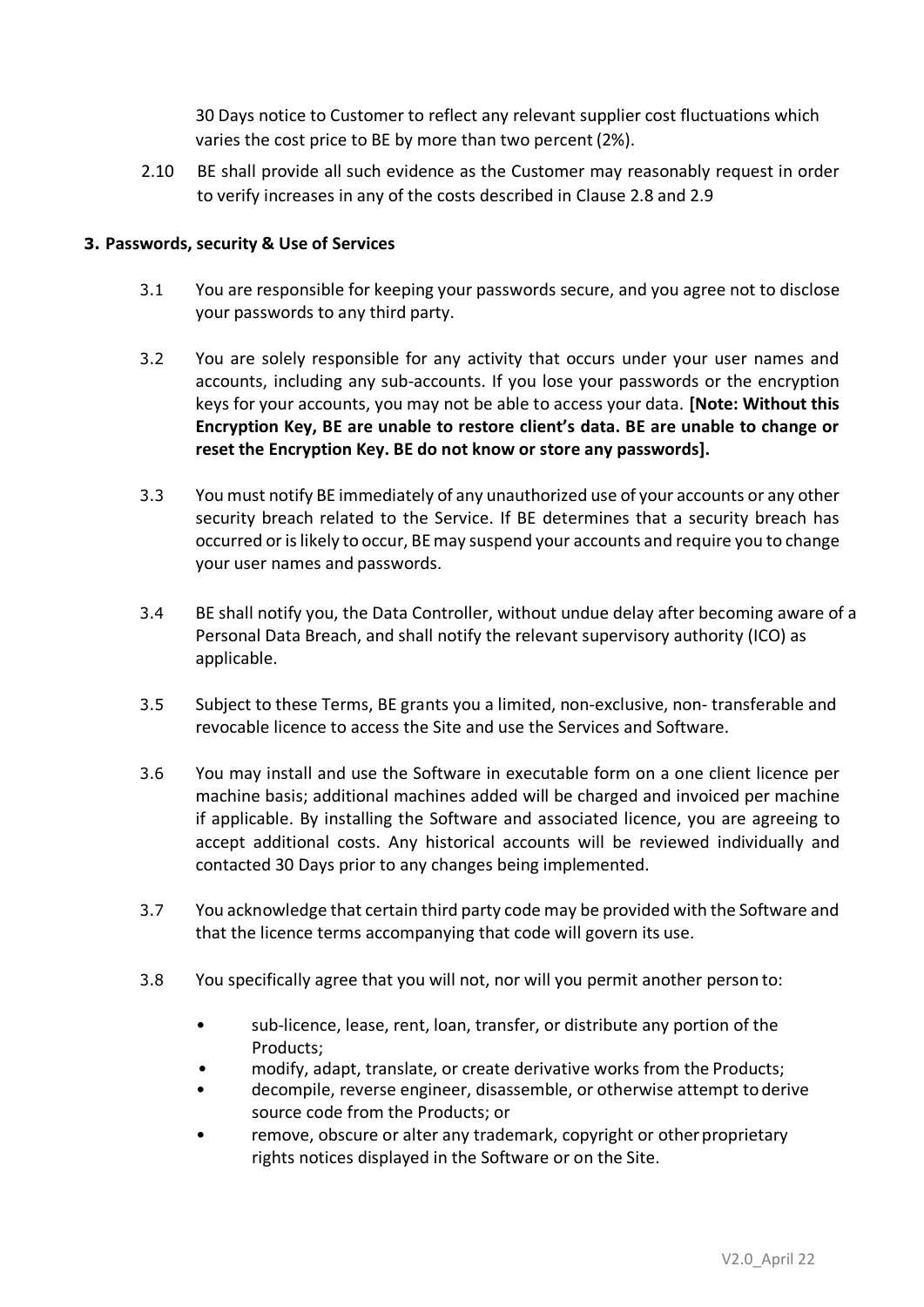- 3.9 Any Software you have installed will periodically check with BE Servers for updates, and you agree that BE may automatically download and install such updates on your devices.
- 3.10 Use of these 'Services' will require us to send you, via the email provided, backup reports and server status notices. Agreeing to these 'Terms' means specifically agreeing to receiving these emails.

# **4 Software Licensing Model**

4.1 If you are on our licensing pricing model and not using our storage i.e. backing up data to your own storage then you are solely responsible for the costs associated with this service. BE will hold no responsibility for storage or other costs charged by any cloud storage or hardware related vendor therefore you should confirm costs and technical feasibility such as bucket limitations for example before proceeding with us.

### **5 Archive Tier**

5.1 After the default Retention Period, users can select a time period to archive data to another tier for long term storage. This can be defined in the number of days the data can be kept and is an optional feature. After the archive period ends the data will be permanently deleted. If any user restores data continuously from the archive tier, then Backup Everything has the right to consider charging for these restores. Continuous use is implied as more than once a month.

### **6 Compliance with laws and acceptable use**

- 6.1 You, as Data Controller, are solely responsible for your conduct related to the Service and any data you store or share on the Service. You specifically agree that you will not use the Products to:
	- violate any laws or regulations;
	- infringe the intellectual property or other rights of third parties;
	- transmit any material that is obscene or objectionable or that contains viruses or other harmful computer code or files such as Trojan horses, worms, or time bombs.
	- in connection with any nuclear, aviation, mass transit, or medical application or any other inherently dangerous application that could result in death, personal injury, catastrophic damage, or mass destruction; or
	- in any other way which results in (or is likely to result in) BE having to defend its own interests before a court, government agency, industry regulator, self-regulatory body or similar membership organization, or dispute resolution body and/or which incurs (or is likely to incur) any losses, costs, expenses, damages or other liability in connection with any threatened or actual civil, criminal or administrative proceedings,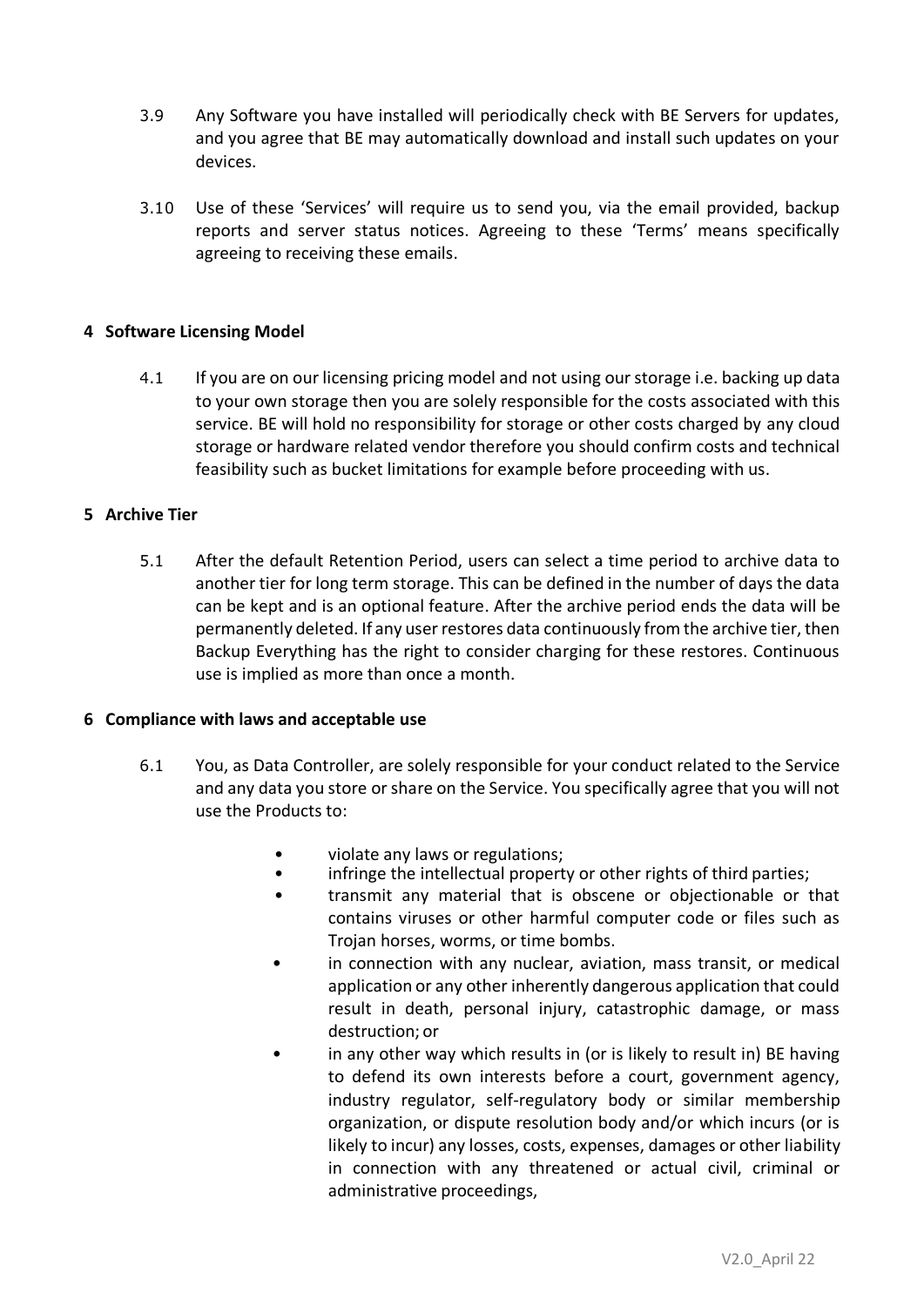# **7 Data Protection**

- 7.1 As the performance of the Agreement and the delivery of Services implies the processing of personal data, the Data Controller and the Data Processor shall comply with the applicable data protection legislation and regulations.
- 7.2 The obligations of the Processor are as follows:

The Data Processor shall ensure that in relation to personal data disclosed to it by, or otherwise obtained from the Data Controller, it shall act as the Data Controller's data processor in relation to such personal data and shall therefore:

a) create and maintain a record of its processing activities in relation to this Agreement; The Data Processor shall make a record available to the Data Controller, any auditor appointed by it and/or the supervisory authority on first request;

b) implement appropriate technical and organisational measures for the fulfilment of Data Controller's obligation to respond to requests by Data Subjects to exercise their rights of access, rectification or erasure, to restrict or object to processing of Personal Data, or to data portability;

c) not process the personal data for any purpose other than to deliver the Services and to perform its obligations under the Agreement in accordance with the documented instructions of the Data Controller; if it cannot provide such compliance, for whatever reasons, it agrees to promptly inform the Data Controller of its inability to comply;

d) inform the Data Controller immediately if it believes that any instruction from the Data Controller infringes applicable data protection legislation and regulations;

e) not disclose the personal data to any person other than to its personnel as necessary to perform its obligations under the Agreement and ensure that such personnel is subject to statutory or contractual confidentiality obligations;

f) take appropriate technical and organisational measures against any unauthorised or unlawful processing, and to evaluate at regular intervals the adequacy of such security measures are described in Schedule 1;

g) ensure that access, inspection, processing and provision of the personal data shall take place only in accordance with the need-to-know principle, ie. information shall be provided only to those persons who require the personal data for their work in relation to the performance of the Services;

h) promptly notify the Data Controller about (i) any legally binding request for disclosure of the personal data by a data subject, a judicial or regulatory authority unless otherwise prohibited, such as the obligation under criminal law to preserve the confidentiality of a judicial enquiry, and to assist the Data Controller with (ii) any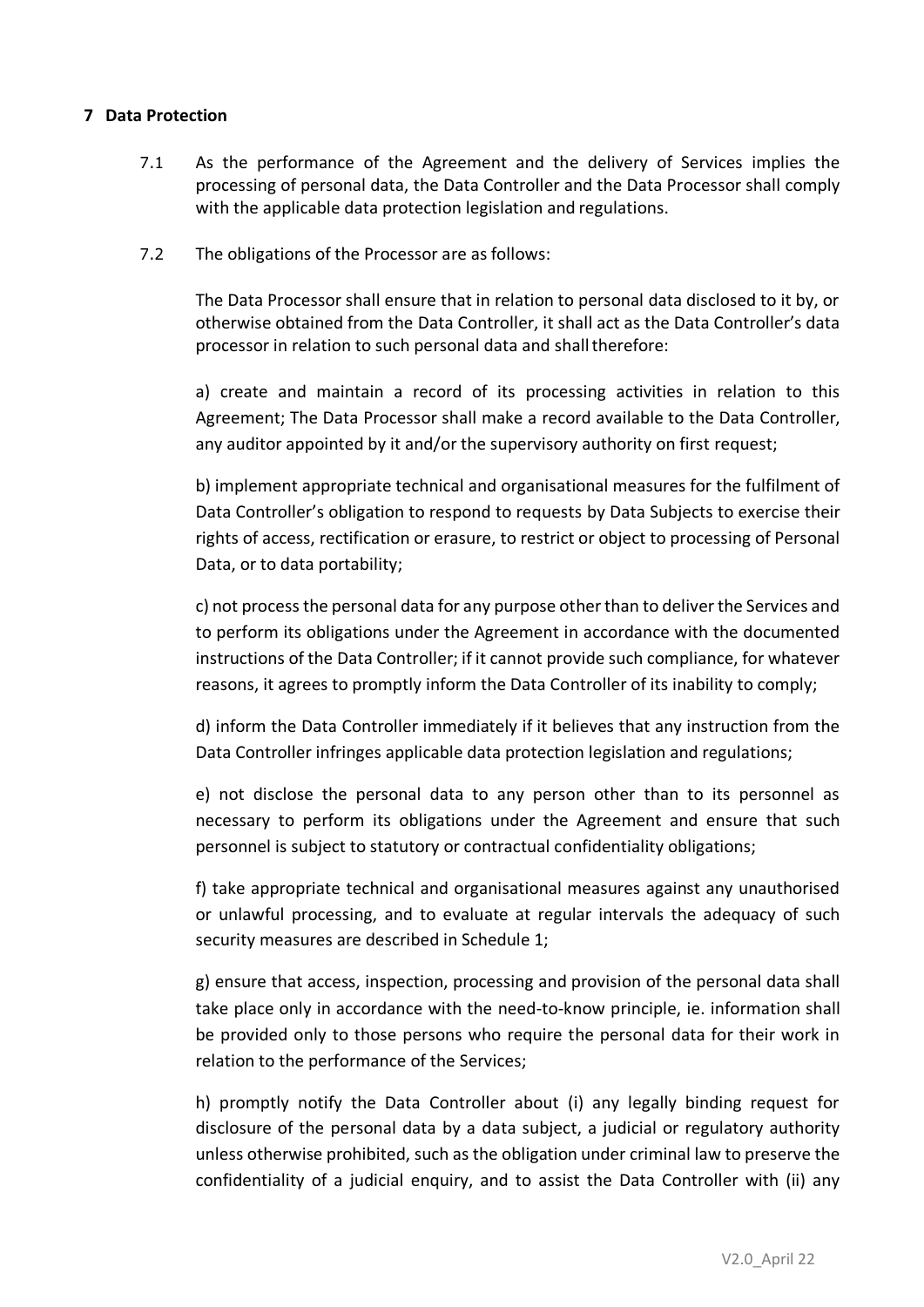accidental or unauthorised access, and more in the general, any unlawful processing to assist the Data Controller with;

i) deal promptly and properly with all reasonable enquiries from the Data Controller relating to its processing of the personal data or in connection with the Agreement;

j) make available to the Data Controller all information necessary to demonstrate compliance with the applicable data protection legislation and regulations;

k) at the request and costs of the Data Controller, submit its data processing facilities for audit or control of the processing activities;

l) refrain from engaging another data processor without the prior written consent of the Data Controller;

m) assist the Data Controller, subject to reasonable additional compensation, with the Data Controller's obligation under applicable data protection laws and regulations.

n) respect the conditions referred to in paragraphs 2 and 4 of Article 28 of the GDPR for engaging another Processor, namely that the Processor may not engage another Processor (Sub-Processor) without the prior authorisation of the Controller. Those Sub-Processors that are authorised by the Controller at the date of this agreement are listed in Schedule 2. In cases where another Processor is engaged, the Sub-Processor must be subject to the same contractual terms as described on this Agreement;

7.3 The obligations and rights of the controller are as follows:

The Controller shall:

- take into account the nature, scope, context and purposes of processing as well as the risks of varying likelihood and severity for the rights and freedoms of natural persons, the Controller shall implement appropriate technical and organisational measures to ensure and to be able to demonstrate that Processing is performed in accordance with the GDPR. Those measures shall be reviewed and updated where necessary;
- where appropriate in relation to Processing activities, the measures referred to in paragraph 7.3.1 shall include the implementation of appropriate data protection policies by the Controller;
- **E** implement appropriate technical and organisational measures for ensuring that, by default, only Personal Data which are necessary for each specific purpose of the Processing are processed. That obligation applies to the amount of Personal Data collected, the extent of their Processing, the period of their storage and their accessibility. In particular, such measures shall ensure that by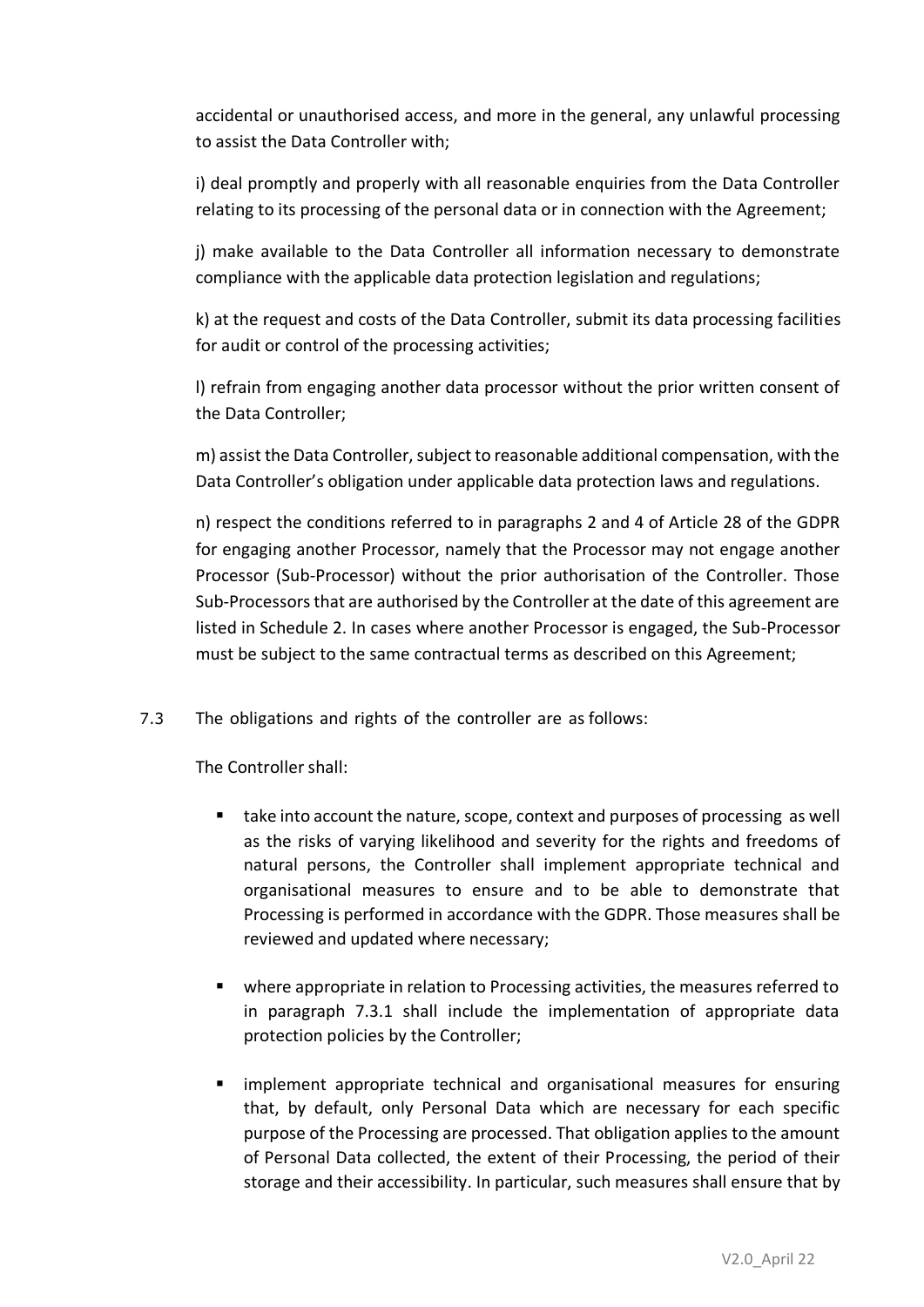default Personal Data are not made accessible without the individual's intervention to an indefinite number of natural persons;

7.4 Personal data processed in the context of this Agreement may not be transferred to a country outside of the European Economic Area without the prior written consent of the Data Controller. If personal data processed under this Agreement is transferred from a country within the European Economic Area to a country outside the European Economic Area, both Data Controller and Data processor shall ensure that the personal data is adequately protected.

### **8 Confidentiality**

- 8.1 Each Party acknowledges that during this Agreement, a Party (the 'receiving Party') may become privy to Confidential Information which is disclosed by the other Party (the 'disclosing Party').
- 8.2 The receiving Party shall keep all Confidential Information confidential. The receiving Party shall not disclose Confidential Information to any third party, and shall not use Confidential Information for any purposes other than for the purposes of this Agreement. The receiving Party shall safeguard the Confidential Information to the same extent that it safeguards its own confidential and proprietary information and in any event with no less than a reasonable degree of protection.
- 8.3 Each Party agrees that before any of its subcontractors and/or agents may be given access to Confidential Information, each such subcontractor and/or agent shall agree to be bound by confidentiality undertaking comparable to the terms of this Agreement. Notwithstanding the return of any Confidential Information, each Party and its subcontractors and/or agents will continue to hold in confidence all Confidential Information, which obligation shall survive any termination of this Agreement.
- 8.4 In the event the receiving Party is requested or required to disclose, by court order or regulatory decision, any of the disclosing Party's Confidential Information, the receiving Party shall provide, to the extent permitted, the disclosing Party with prompt written notice so that the disclosing Party may seek a protective order or other appropriate remedy and/or waive compliance with the provisions of this Agreement. The receiving Party shall furnish only that portion of the Confidential Information which is legally required.
- 8.5 Within 30 business day following (i) the termination or expiry of this Agreement or (ii) the disclosing Party's reasonable earlier request at any time, the receiving Party shall destroy or return to the disclosing Party (at its option) any and all of the disclosing Party's Confidential Information, and shall purge all copies and traces of the same from any storage location and/or media.
- 8.6 The confidentiality undertaking under Section 8 shall not be applicable if the Confidential Information: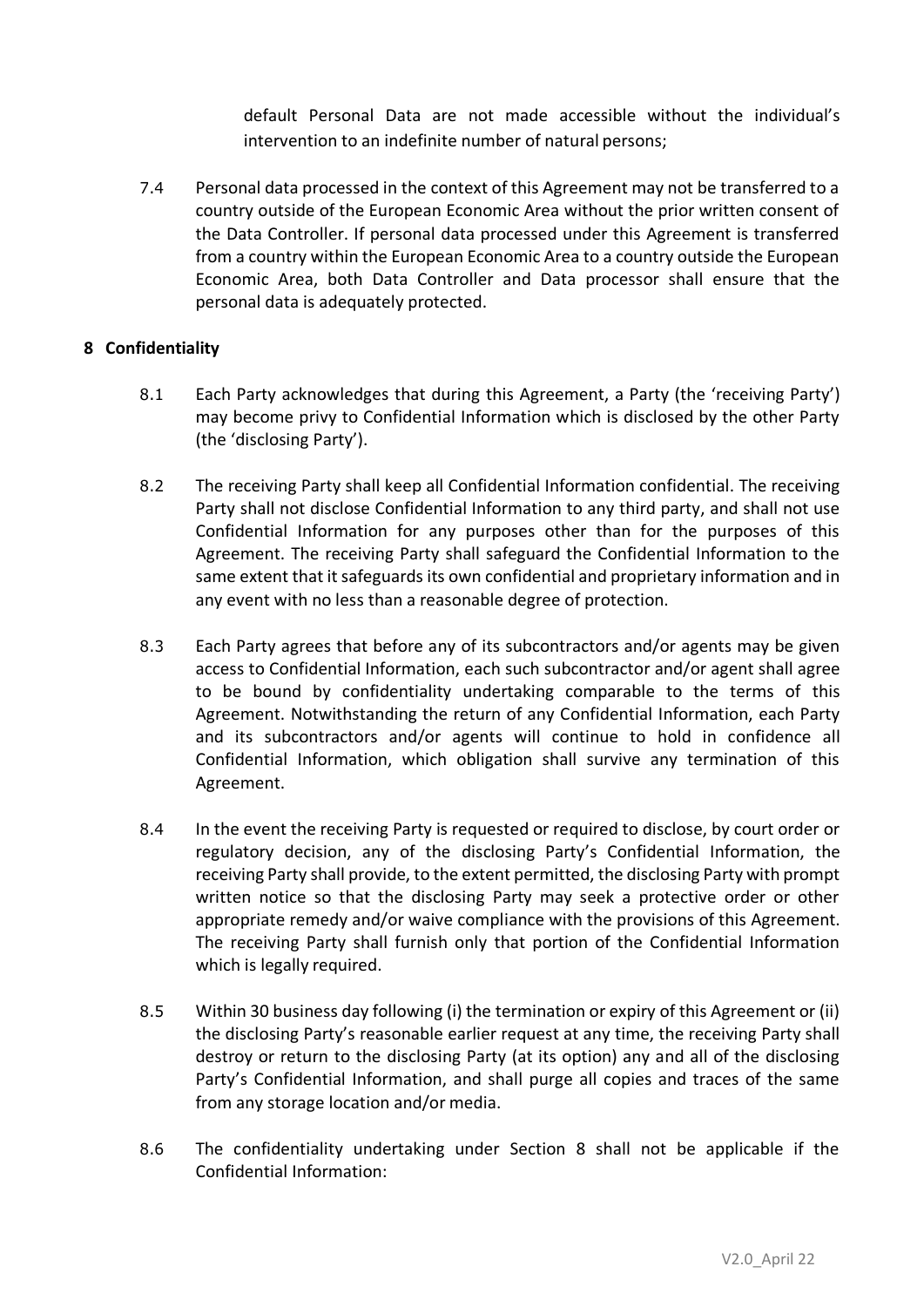- has become publicly known prior to being divulged or thereafter, but without any breach of confidentiality undertaking; or
- has been legitimately obtained from a third party neither tie by an obligation of confidentiality nor professional secrecy; or
- was independently created by the receiving Party without use of any Confidential Information of the disclosing Party; or
- was already known or developed by Receiving Party, as can be demonstrated by documentary evidence.

### **9 Intellectual property protection**

- 9.1 BE is and shall remain the owner of any materials used or made available in the context of the delivery of the Services.
- 9.2 BE respects the intellectual property of others and requires that users of the Service do the same.
- 9.3 BE licenses all such rights to you free of charge on a non-transferable, non-sub licensable, irrevocable (except for breach), nonexclusive, worldwide basis to such extent as is necessary to enable you to make use of the Services during the term of the Contract. If the Contract is terminated, this license will automatically terminate.

#### **10 User indemnity**

- 10.1 You agree to defend, indemnify and hold BE, its supplier, partners, and their respective affiliates harmless from and against any claims, liabilities, damages, losses and expenses, including reasonable legal fees and costs, in connection with:
	- your use of the Products;
	- your breach of these Terms;
	- your infringement of any third-party right, including any intellectual property right; or
	- any claim that use of your data caused damage to a third party;
	- any breach by you of Data Protection clause  $\overline{7}$ ;
	- any breach by you of Intellectual Property clause 9
- 10.2 This indemnity obligation will survive the termination or expiration of your account and these Terms.

#### **11 Changes to the service and terms**

- 11.1 BE reserves the right at any time to modify, suspend, or discontinue providing the Service, in whole or in part.
- 11.2 In the event BE anticipates that any such action will significantly affect your use of the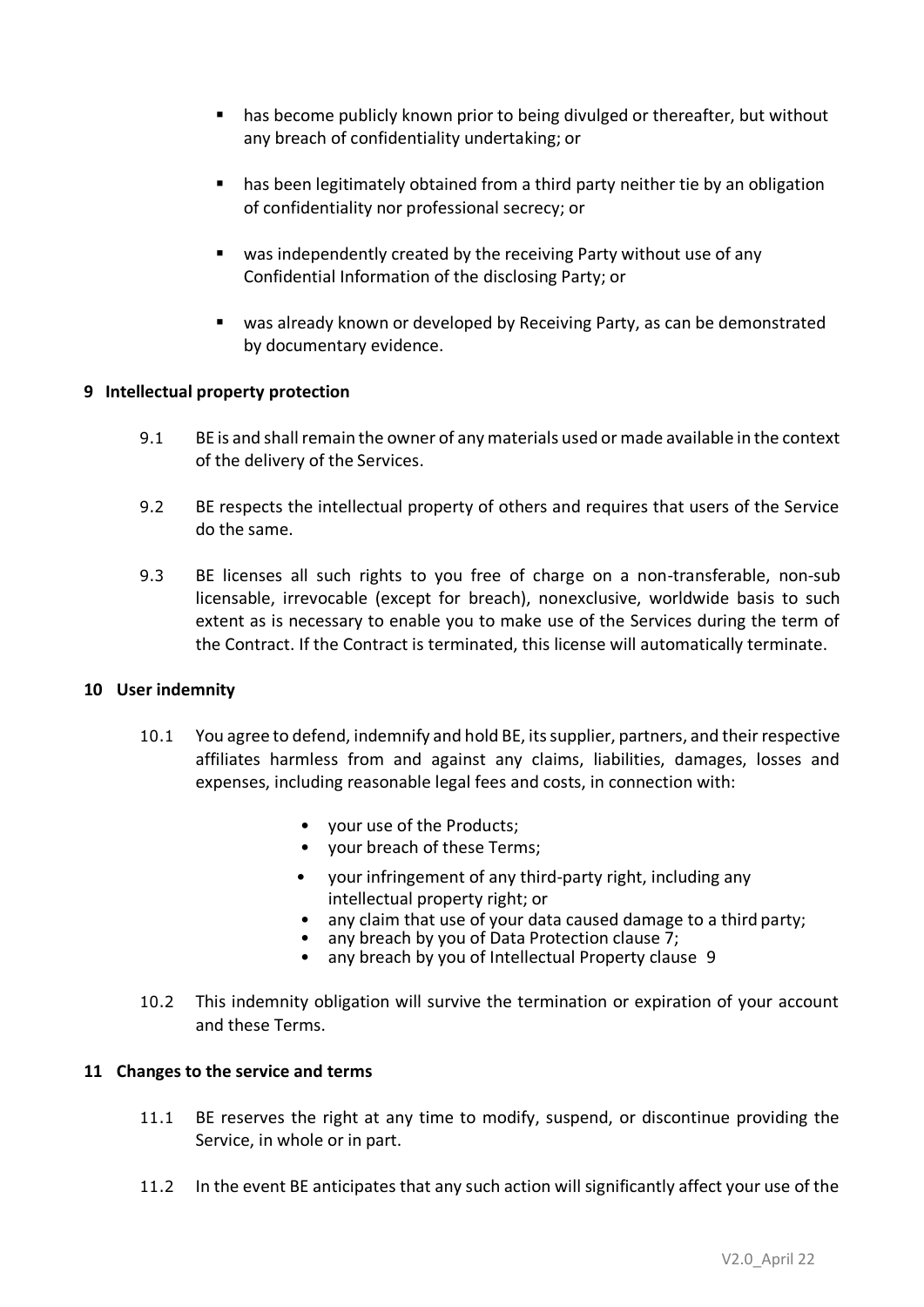Service in a negative way, BE will endeavour to provide you with advance notice by email, an in-client message or by posting relevant information on the Site within 30 days in the event of the following:

- misuse by the user;
- critical maintenance work;
- technological developments making it difficult, infeasible or unprofitable to continue the Services without making changes;
- BE can no longer procure equipment, software, services or facilities from suppliers under reasonable terms;
- general market or economic conditions make it difficult or impossible for BE to operate its business at a reasonable cost;
- attacks against BE by third parties create a serious risk to the integrity, security or availability of customer data;
- laws, regulations or lawsuits require changes to the Services or make it difficult to operate the Services at reasonable costs;
- legal developments like laws, regulations and lawsuits require changes or make them advisable;
- features or added or eliminated from the Services.
- 11.3 You acknowledge that providing notice of any modification, suspension or discontinuation of the Services or of any modification of the Terms in accordance with clause 10 will not be reasonably practicable for BE in the following circumstances:
	- misuse by the user;
	- unforeseen critical maintenance work;
	- breach of data- or cyber-security (or material concerns in relation to the same);
	- suspected or alleged infringement of intellectual property rights in respect of the Services;
	- unforeseen changes in laws or regulations; or
	- widespread network or power failures affecting BE facilities.
- 11.4 Any modification to the Terms will be posted to the Site. Notice of change of such Terms shall be sent to you upon posting. The new Terms shall be effective 30 days after such notice. All material modifications to the Terms will apply prospectively only. Your continued use of any Services following notification by BE of any modification to the Terms constitutes your agreement to be bound by the modified Terms. To stay informed of any changes, please review the most current version of these Terms posted on the Site.
- 11.5 If you do not agree to be bound by the Terms (or any modified version thereof), you must stop using the Services immediately, and request termination of the Agreement (and your account) pursuant to clause 13 term and termination.
- 11.6 BE reserves the right to amend these Conditions from time to time and shall notify you of any changes within 30 days, and each such modification will be effective upon posting on the site. All material modifications will apply prospectively only.
- 11.7 Your continued use of any Products following any such modification constitutes your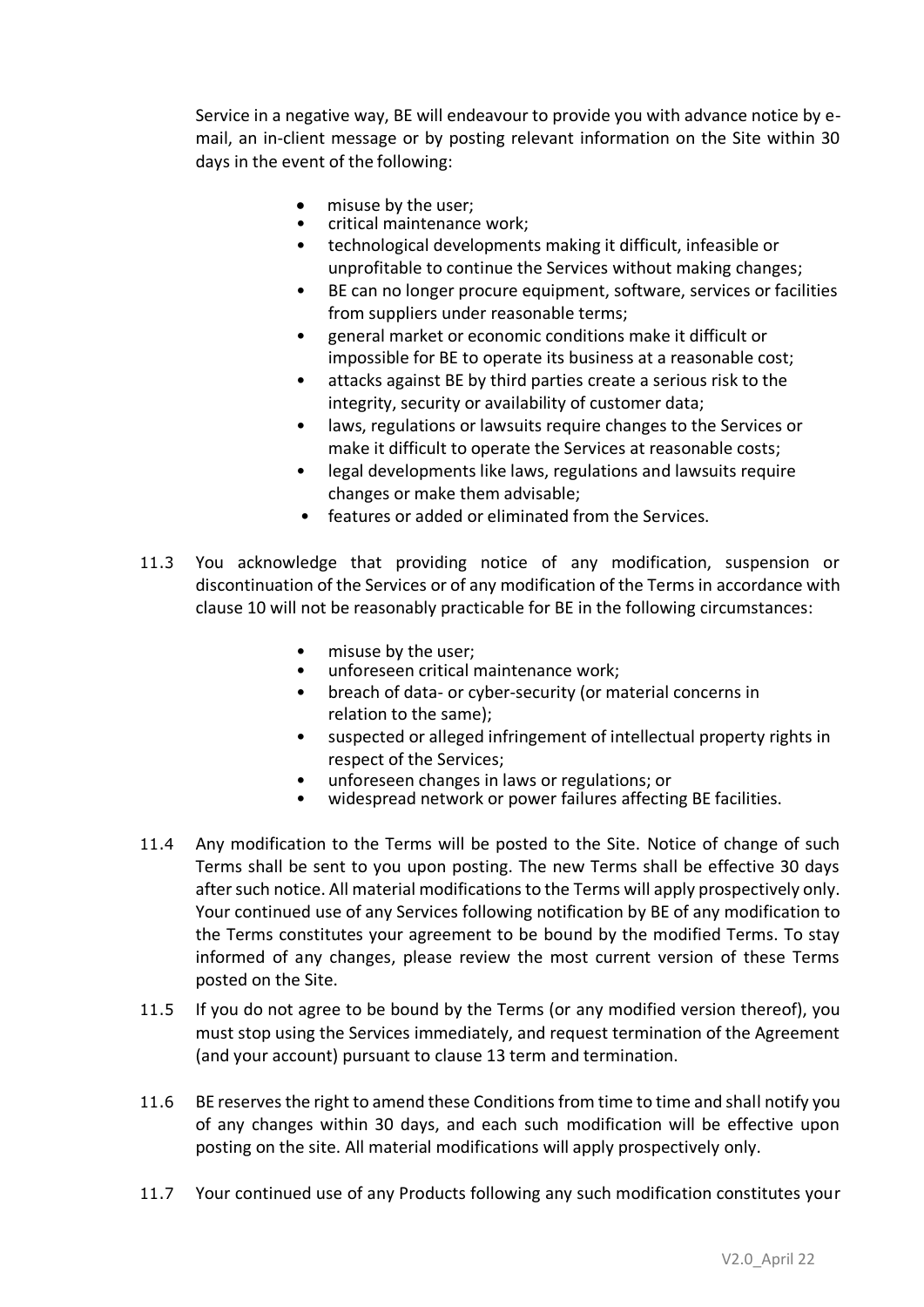agreement to be bound by the modified Terms. To stay informed of any changes, please review the most current version of these Terms posted on the Site. If you do not agree to be bound by these Terms, you must contact your Account Manager within 10 working days to permitting 10 working days of negotiation.

### **12 Term and termination**

- 12.1 These Terms, and any posted revisions, remain in effect as long as you continue to maintain an account or use the Services. You may terminate your account at any time, for any reason, by following the instructions on the Site and discontinuing use of the Products.
- 12.2 BE may suspend your account and these Terms immediately on written notice with 24hours notice if you fail to pay any fees or invoices when due or otherwise fail to comply with these Terms.
- 12.3 BE may terminate this Agreement (and your account, regardless of whether it is a Paid or Trial Account) immediately on written notice in any of the following circumstances:
	- you fail to comply with these Terms and such failure persists for more than 30 days from receipt of a request from BE to rectify such non- compliance;
	- you commit a Misuse of the Services (as defined in clause 6)
	- upon discontinuation of the Services by BE in accordance with clause 13.
- 12.4 On suspension or expiration of your account or these Terms, you will no longer have the right to continue to use the Software and the Services, and you will no longer be able to access and restore your backup data. Also, you specifically agree that BE has no obligation to provide you or anyone else with a copy of your backup data and may automatically purge your backup data from BE systems.
- 12.5 The account is invoiced on the agreed contract term of monthly, quarterly or annually in advance for the service. The contract maybe terminated at any time by giving 90 days' notice before a new auto month, quarter or year starts. Once any new contract year starts the service can only be terminated on Month 9 of that new year at the earliest. If notice is given before month 9 then the charges must be paid due for the remainder of the minimum period unless the notice has been given because BE has materially changed the Conditions of this contract to any detriment.
- 12.6 To clarify termination, monthly & quarterly contracts are rolling with 90-day termination period. Yearly contracts as per above clause.
- 12.7 All data held on our servers is deleted immediately after the 90 days' notice providing the account is paid to date. BE may terminate this contract or the service provided under it at any time on 30 days notice. Any account deleted by the user will result in data being deleted in real time.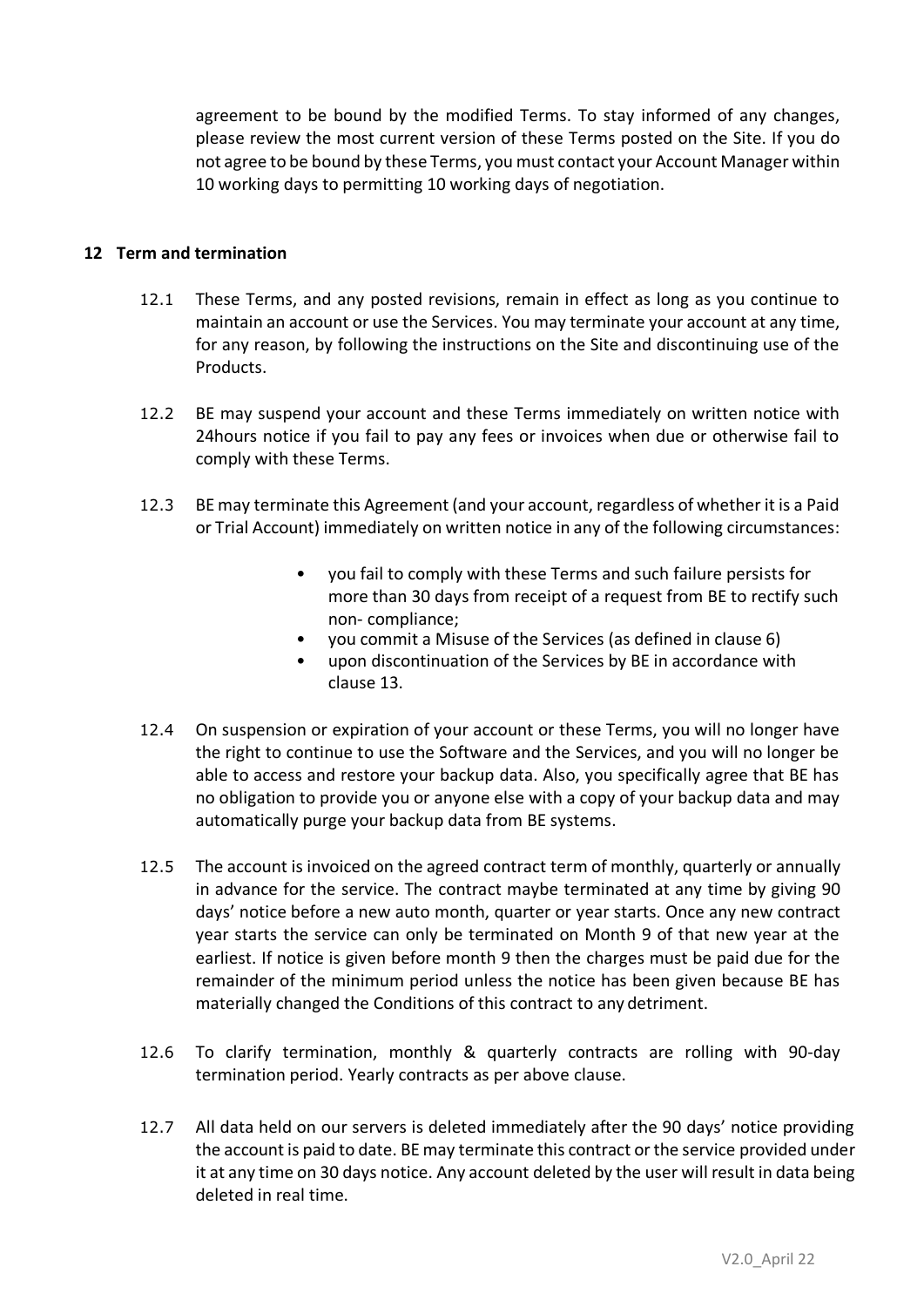### **13 Entire agreement**

- 13.1 These Terms constitute the entire agreement between you and BE and completely replace any prior agreements between you and BE in relation to the Products. If any part of these Terms is held invalid or unenforceable, that portion will be construed in a manner consistent with applicable law to reflect, as nearly as possible, the original intentions of the parties, and the remaining portions will remain in full force and effect.
- 13.2 The Contract shall be governed by and construed in accordance with English law and the Parties agree to submit to the exclusive jurisdiction of the English courts.

### **14 Limitation of liability:**

14.1 In no event shall BE or its advertisers or suppliers have any obligation or liability to you for the cost of procurement of substitute services or data or for any direct, indirect, incidental, special, exemplary or consequential damages (including, without limitation, any loss of data, revenue or profits or business interruption) or other pecuniary loss arising out of your use or inability to use your account or the service or your loss of data or files stored therein.

### **15 Exclusive Status for Region, State, Area or Country**

- 15.1 If any exclusive status has been awarded, then the company concerned, as per Page 1 of the contract, will adhere to the minimum spend policy as pre-agreed which may or may not be subject to review at any point during the contract term depending on performance plus also a yearly review to determine if applicable a justifiable increase of the min spend in line with market demand.
- 15.2 During the time of the exclusive period, Backup Everything will pass over customer leads in that designated area to the company concerned to manage the lead. The only time this will not be done is if the end customer does not want to work with any 3<sup>rd</sup> party and direct with Backup Everything. If this was to happen then Backup Everything will still agree a referral commission payment of 10% of the first years revenue only that the customer brings payable on month 13 if all previous payments have been made.
- 15.3 To clarify Backup Everything has no set obligation to deliver a certain number of end customer leads during the exclusive period of the contract. Direct customer leads will be sent if and when received.

### **16 Local Only Use for Storage**

16.1 If any account uses the local storage element of the solution and not BE's cloud storage, then BE reserves the right to charge on the local storage if it is construed that misuse is taking place. This is to safeguard other users and system efficiency as BE does not charge on local storage however if the local storage exceeds more than 1TB then BE may charge extra for using the service.